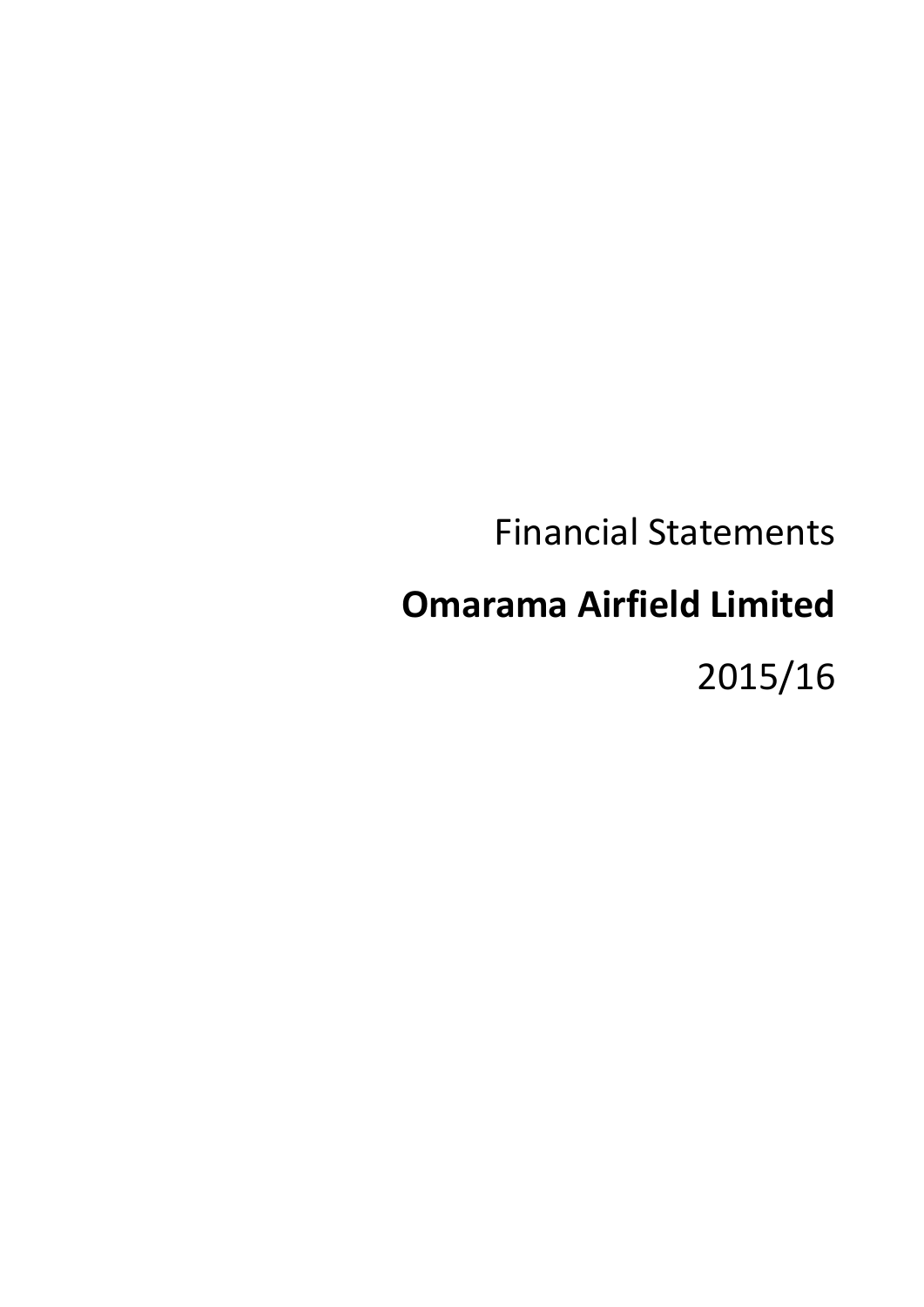## **FINANCIAL STATEMENTS INDEX**

| 1.  |  |
|-----|--|
| 2.  |  |
| 3.  |  |
| 4.  |  |
| 5.  |  |
| 6.  |  |
| 7.  |  |
| 8.  |  |
| 9.  |  |
| 10. |  |
| 11. |  |
| 12. |  |
| 13. |  |
| 14. |  |
| 15. |  |
| 16. |  |
|     |  |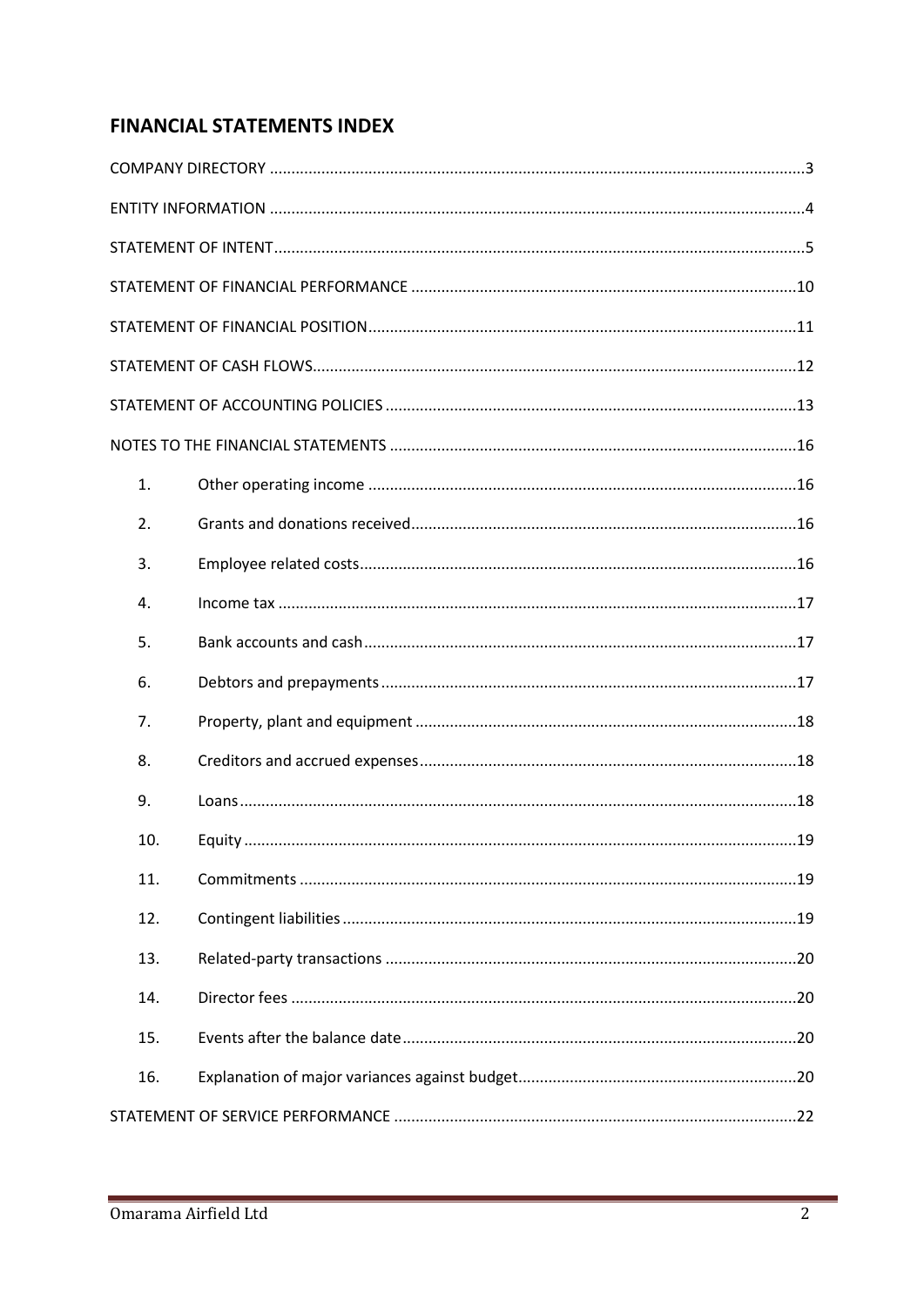## **COMPANY DIRECTORY AS AT 30 JUNE 2016**

| <b>Directors</b>          | Mr R W Gordon<br>Mr T R Jones<br>Mr R A Subtil<br>Mr C Geddes<br>Mr P McKenzie (Resigned 6 February 2016)<br>Mr H Cameron (Resigned 9 December 2015) | Chairman |
|---------------------------|------------------------------------------------------------------------------------------------------------------------------------------------------|----------|
| <b>Registered Office</b>  | Omarama Airfield<br>Omarama<br>New Zealand                                                                                                           |          |
| <b>Postal Address</b>     | P O Box 284<br>Queenstown                                                                                                                            |          |
| <b>Authorised Capital</b> | \$418,706                                                                                                                                            |          |
| <b>Company Number</b>     | DN 411309                                                                                                                                            |          |
| <b>Solicitor</b>          | Hope Legal & Associates<br><b>76 Thames Street</b><br>Oamaru                                                                                         |          |
| <b>Auditor</b>            | Audit New Zealand<br>on behalf of the<br>Auditor-General                                                                                             |          |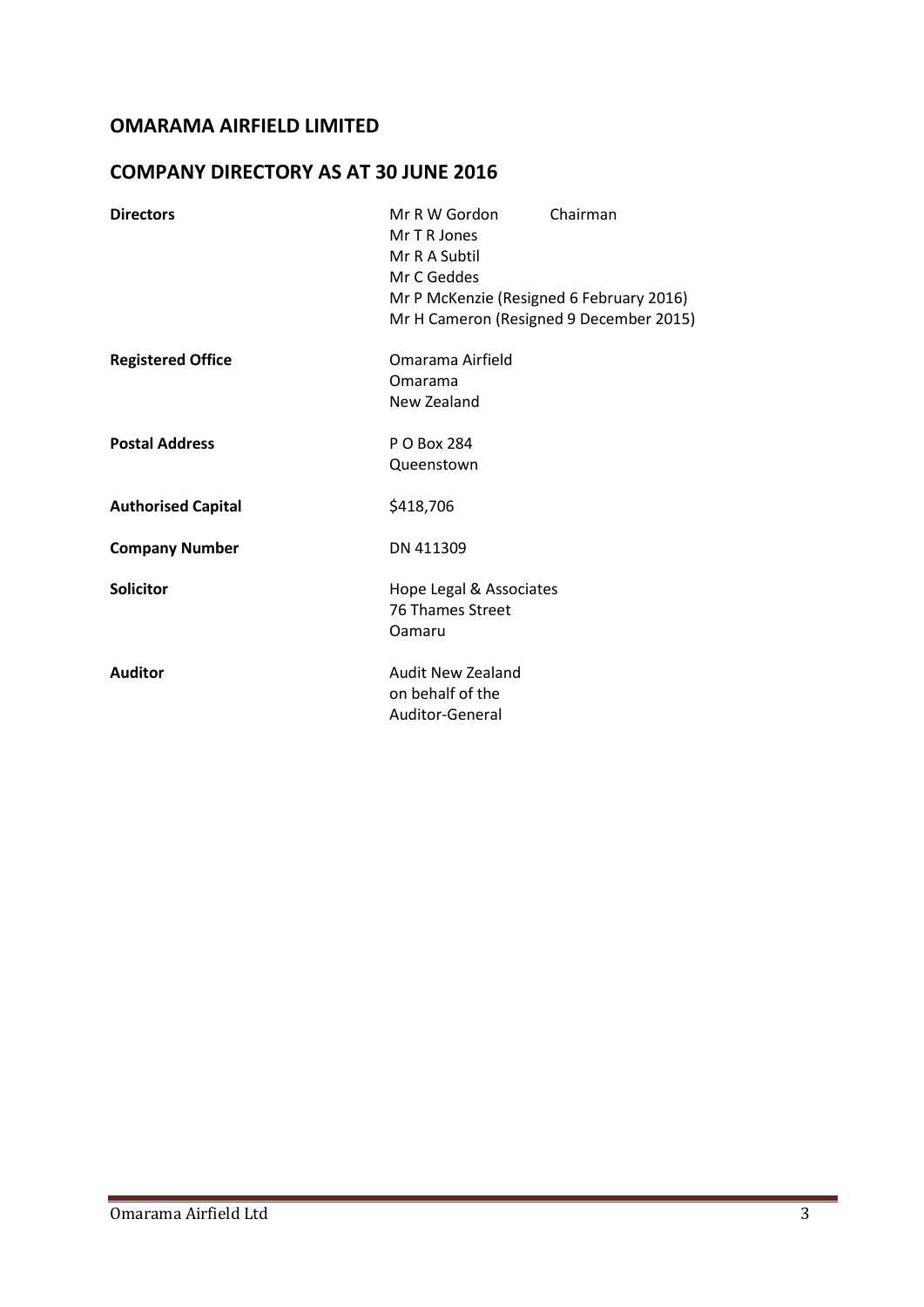## **ENTITY INFORMATION FOR THE YEAR ENDED 30 JUNE 2016**

#### **Legal name**

Omarama Airfield Limited (the Company).

#### **Type of entity and legal basis**

The Company is incorporated in New Zealand under the Companies Act 1993. The Company is controlled by the Waitaki District Council and the Omarama Soaring Centre Incorporated and is a council-controlled organisation as defined in section 6 of the Local Government Act 2002.

#### **The Company's purpose or mission**

The primary objective of the Company is to maintain public access to the airfield for its transport and recreational facilities while encouraging the gliding facilities and activities that make use of the world class gliding environment of the Omarama area.

#### **Structure of the Company's operations, including governance arrangements**

The Company comprises a Board of four Directors who oversee the governance of the Company and are responsible for the day-to-day operations, and up to three other part time staff/subcontractors who support the directors in delivering against the Company's objectives. Two directors are appointed by the Waitaki District Council and two directors are appointed by the Omarama Soaring Centre Incorporated.

#### **Main sources of the Company's cash and resources**

A percentage of turn over from airfield operators, aircraft landing fees, and rent/lease income are the primary sources of funding to the Company.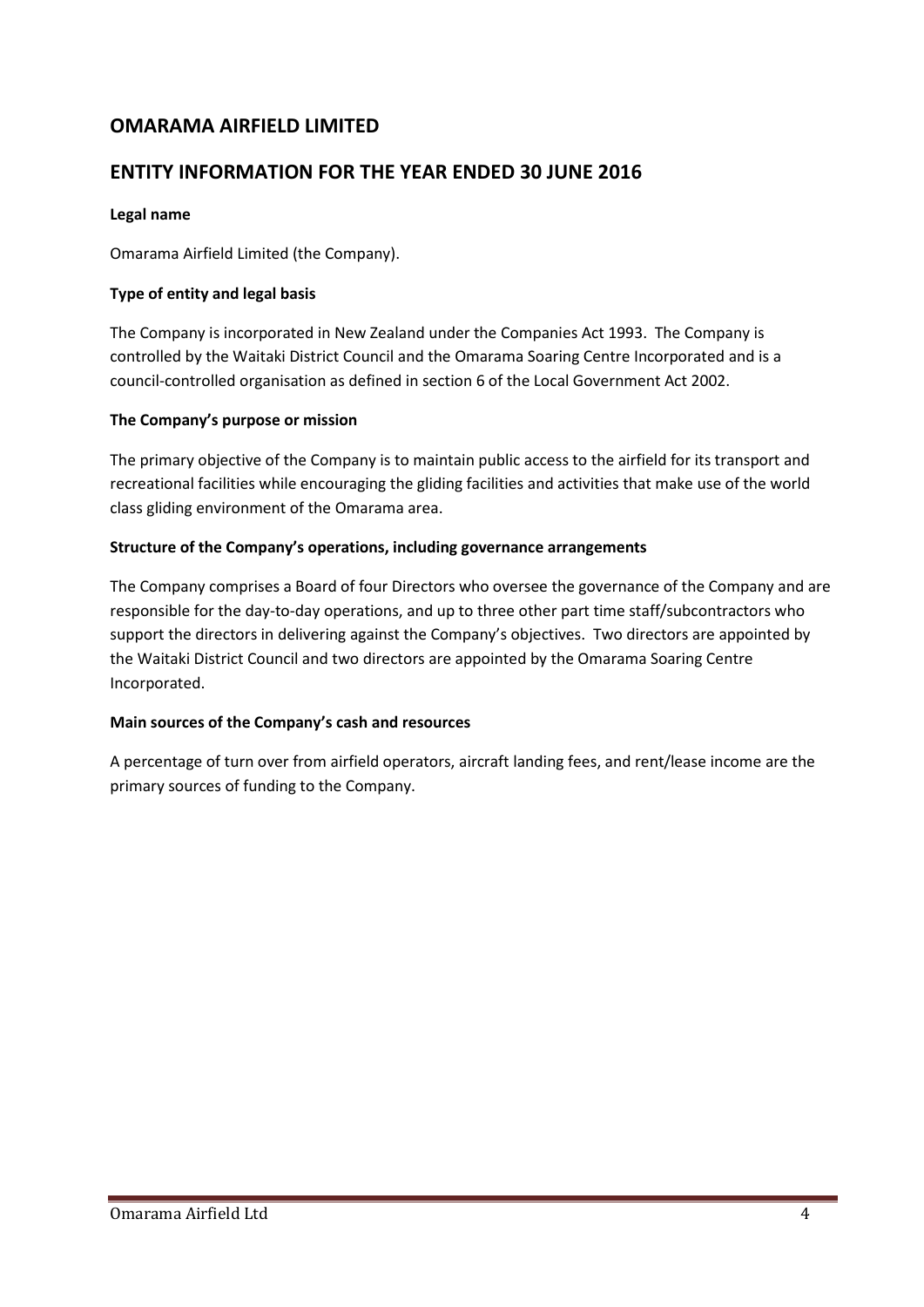## **Statement of Intent For the Year 2016-17**

## **1. Introduction**

This Statement of Intent has been prepared in accordance with Section 64 of the Local Government Act 2002.

It outlines the activities and intentions of Omarama Airfield Limited for the 2016-17 year and the objectives to which those activities will contribute. Performance targets and measures are specified, along with the Company's policies relating to governance and other matters.

The Statement of Intent is reviewed annually by the Company in consultation with its two shareholders the Waitaki District Council and the Omarama Soaring Centre Incorporated.

## **2. The Company**

## **2.1 Background**

Omarama Airfield Limited was formed in 1993 to develop and operate the Omarama Airfield. Waitaki District Council and Omarama Soaring Centre Inc. jointly own the Company with each shareholder owning 50% of the shares issued by the Company. Under the provisions of the Local Government Act 2002, it is deemed to be a Council Controlled Trading Organisation.

Council's primary objective for continued ownership is to maintain public access to the airfield for its transport and recreational facilities while encouraging the gliding facilities and activities which make use of the world class gliding environment of the Omarama area.

## **2.2 Nature and Scope of Activities**

Omarama Airfield Limited owns the airfield, infrastructure and common facilities and is responsible for its ongoing development and day to day airfield operations, maintenance and administration as required.

## **2.3 Objectives**

The principal objective of the Company is to provide airfield facilities and associated infrastructure to support flying activities and encourage other air operations opportunities in the Omarama area. The principal objective is advanced through: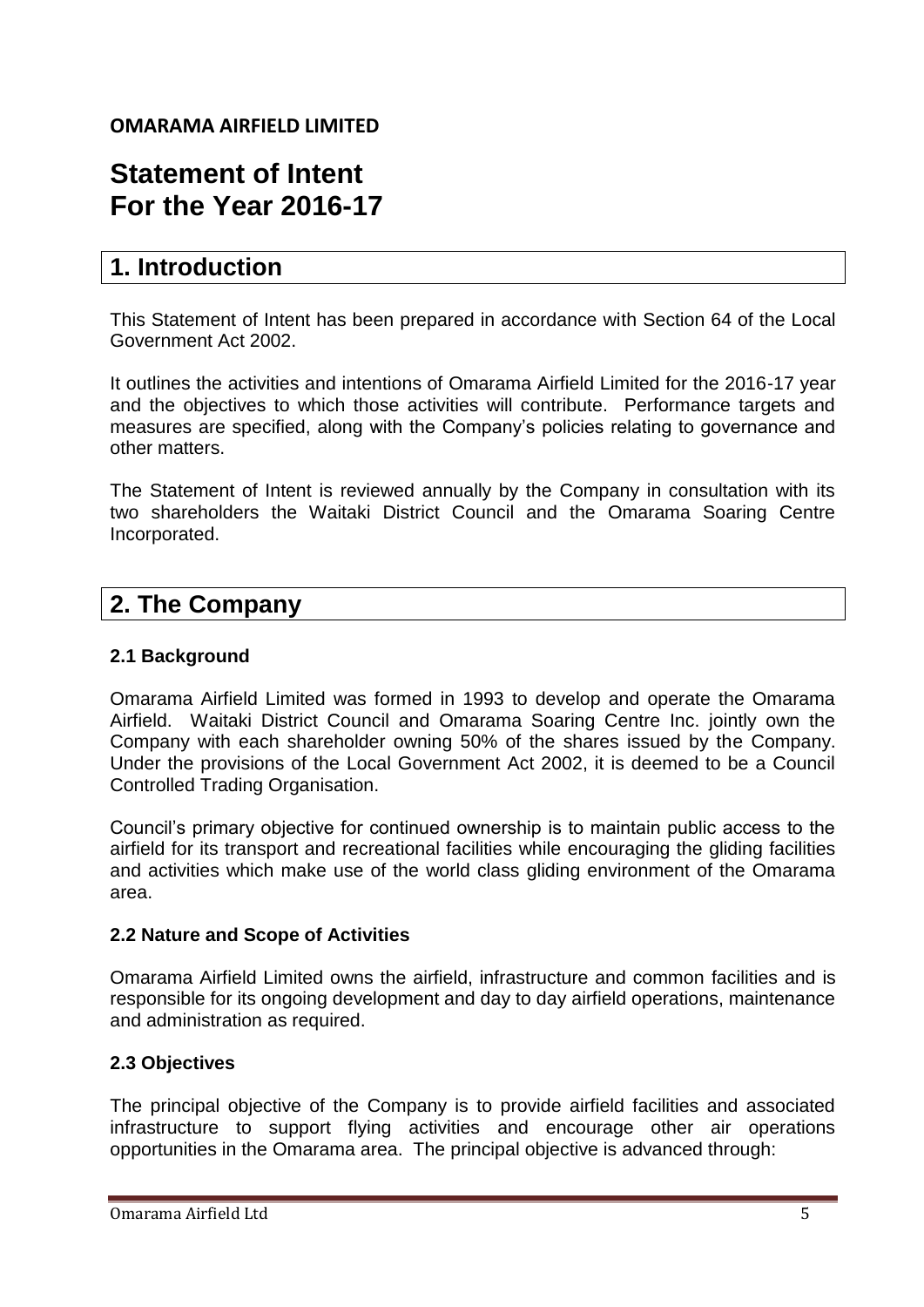- Enhancing the airfield infrastructure for local and international gliding visitors;
- Public access to airfield facilities:
- Recreational flying activities where they support the above objectives;
- Commercial operations;
- Competitions and events and
- Founding club operations.

## **2.4 Shareholder Expectations**

The shareholders expect that in conducting the affairs of the Company, the directors shall ensure:

- Business activities are conducted in an efficient and effective manner.
- Assets and liabilities are prudently managed.
- Overall performance support shareholders reasons for continued ownership.
- Appropriate decisions are made that enhance the achievement of the Company's long term needs and objectives.
- The Company acts as a good employer and as an environmentally conscious and responsible citizen.
- Transparent and collaborative relations are maintained with its shareholders.

## **3. Reporting and Performance Measures**

## **3.1 Reporting Frequency and Content**

A Director of the Company shall attend any meeting at which the Annual Report or Half Yearly Report is presented to Council or the Omarama Soaring Centre as shareholder.

The following information will be available to the shareholders based on an annual balance date of 30<sup>th</sup> June:

### *Draft Statement of Intent*

By 1 March each year, the Directors shall deliver to the shareholders a Draft Statement of Intent for the following year which fulfils the requirements of Section 64 of the Local Government Act 2002.

### *Completed Statement of Intent*

By 30<sup>th</sup> June of each year, the Directors will deliver to the shareholders a Statement of Intent for the following year which fulfils the requirements of Section 64 of the Local Government Act 2002.

### *Half Yearly Report*

Within two months after the end of the first half of each financial year, the Directors shall deliver to the shareholders an un-audited report containing the information required by the Financial Reporting Act 1993 and a commentary on the results for the first six months together with a report on the outlook for the second six months with reference to any significant factors that are likely to have an effect on the Company's performance.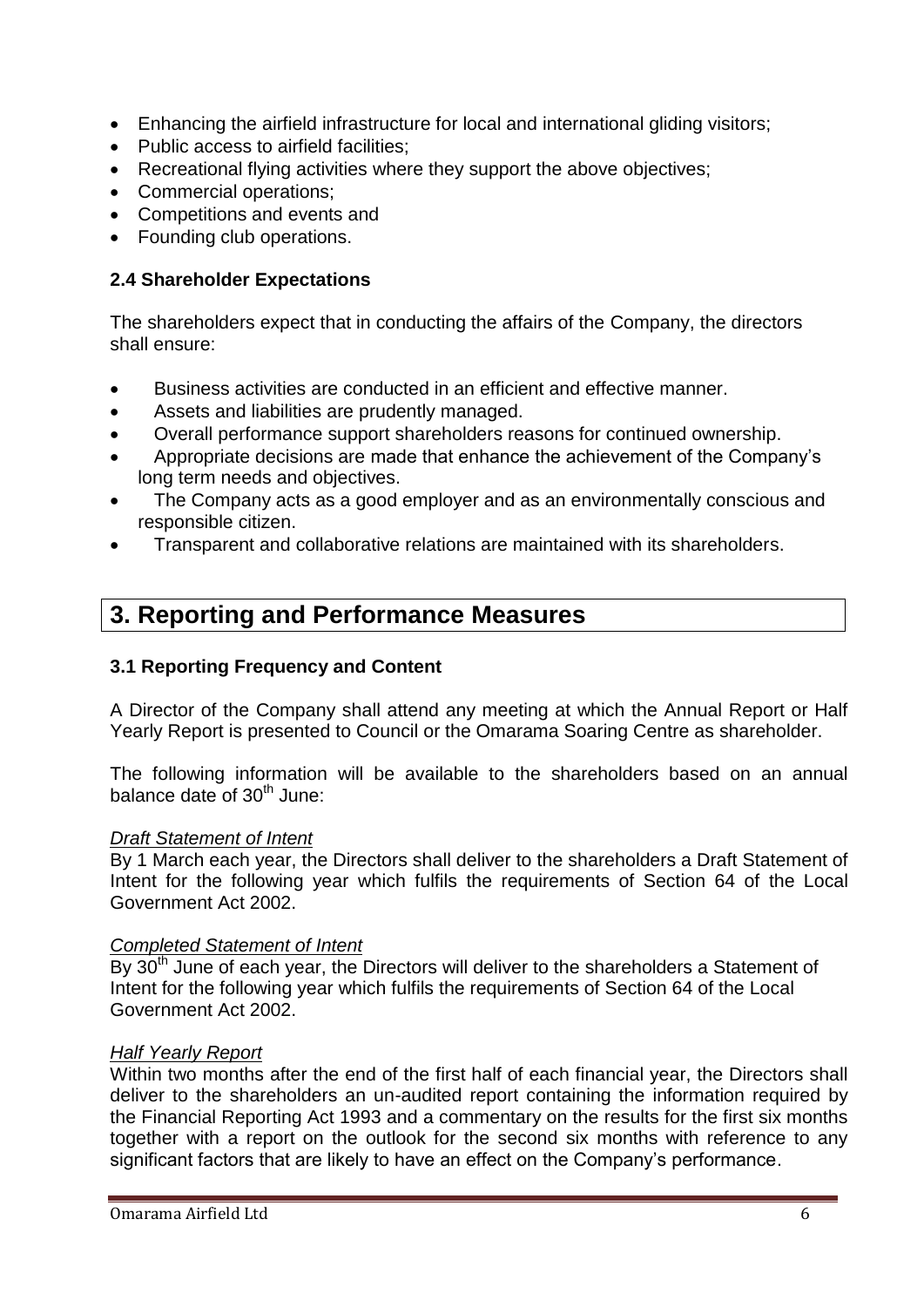## *Annual Report*

Within three months after the end of each financial year, the Directors shall deliver to the shareholders an annual report that will include:

- A report on the operations of the Company to enable an informed assessment of the Company's performance, including variations from the business plan and achievements against performance targets.
- Audited financial statements as required under the Financial Reporting Act 1993.
- A report on performance against the Corporate Governance Statement.

## **3.2 Performance Targets and Measures**

Over the next three years the Company's performance targets are to:

- (i) Maintain operate and provide planned services within budgeted income.
- (ii) Achieve a break even or better result after prudent provision for assets depreciation and replacement, and for future trading requirements.
- (iii) Update the Company's business plan on an annual basis.
- (iv) Enhance the economic benefits to the Omarama and Ahuriri community arising from the operation and development of the airfield as measured by increased patronage of facilities and participation in events.

## *Ratio of Consolidated Shareholders' Funds to Total Assets*

*'Shareholders' Funds'* (Equity) are defined as the paid-up capital plus any retained tax paid profits earned and less any dividends distributed to shareholders. They include accumulated surpluses, revaluation reserves, trust funds and any other reserves or funds which have been accumulated in accounts known as either "Revenue Reserves" or "Capital Reserves".

'*Total Assets'* are defined as the sum of all current and non-current assets plus investments of the Company.

The projected target for the ratio of shareholders' funds to total assets is at least 90%.

## *Directors Estimate of the Company Value*

The Company's commercial value is estimated in all material respects to be equivalent to the paid up share capital. The directors will advise the shareholders on an annual basis if they believe the value to differ materially from this state.

## **4. Governance, Policy and Procedures**

## **4.1 Corporate Governance Statement**

## *(a) Role of the Board of Directors*

The Directors' role is defined in Section 58 of the Local Government Act 2002. This section states that all decisions relating to the operation of the Council Controlled Organisation shall be made pursuant to the authority of the directorate of the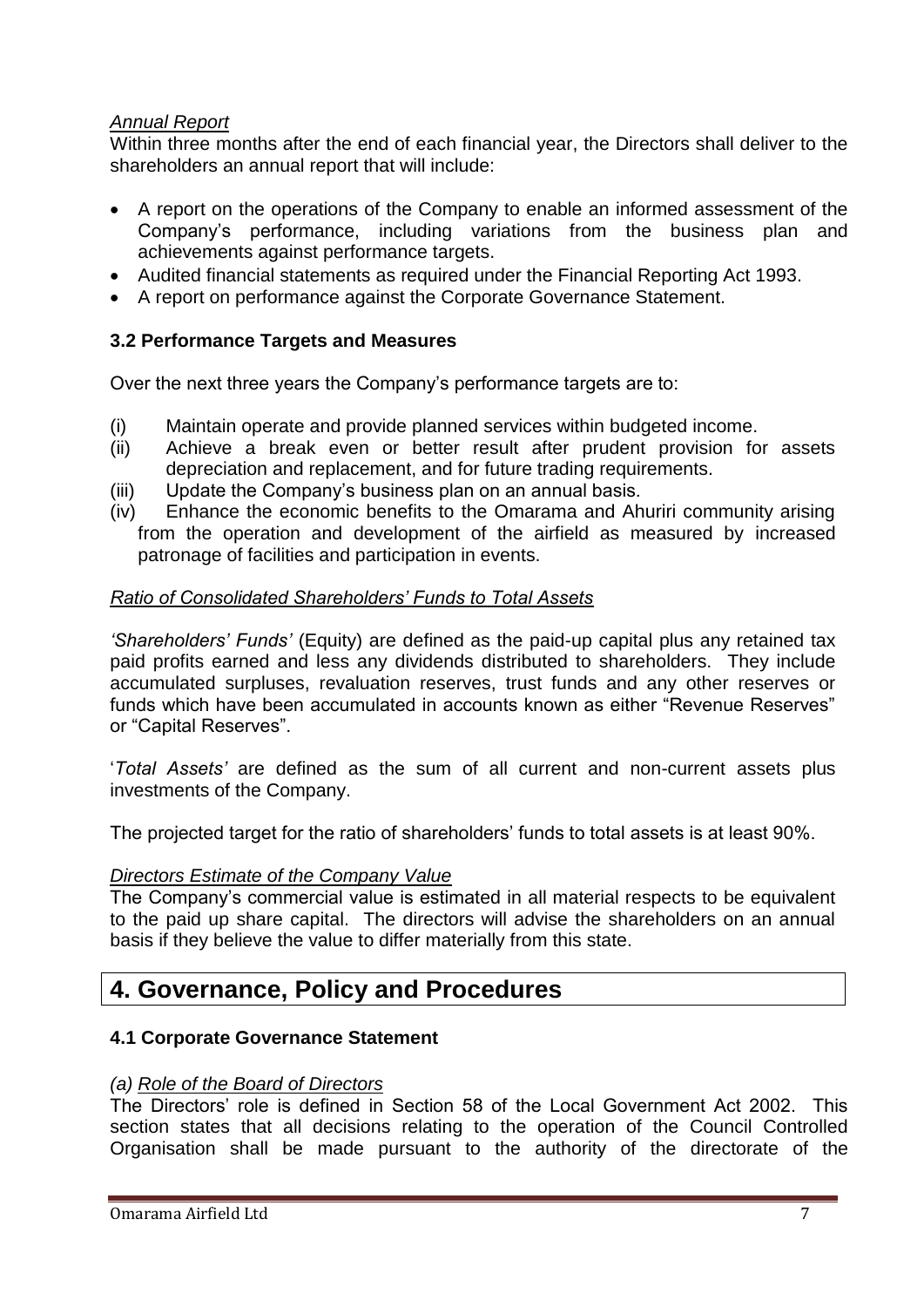Organisation and its Statement of Intent. The Board consults with the Company's shareholders in preparing and reviewing the Statement of Intent.

The Board meets on a regular basis and is responsible for the proper direction and control of the Company's activities. This responsibility includes such areas of stewardship as the identification and control of the Company's business risks, the integrity of management information systems and reporting to shareholders. While the Board acknowledges that it is responsible for the overall control framework of the Company, it recognises that no cost effective internal control system will preclude all error and irregularities.

## *(b) The Role of the Shareholders*

The Board aims to ensure that the shareholders are informed of all major developments affecting the Company's state of affairs. The shareholders are consulted with on the review of the Company's Statement of Intent and are responsible for the appointment of directors. Information is communicated to shareholders in the Annual Report, the Interim Report and special meetings where required.

### *(c) Board Appointments*

Two of the Company's four directors are appointed by Council in accordance with Council policy. The other two directors are appointed by the company's other shareholder, Omarama Soaring Centre Inc. The Council's director rotation policy requires its directors to retire over any three year period. Retiring Directors shall be eligible to apply for reappointment.

## *(d) Board Committees*

There are no Board Committees.

### *(e) Company Management Structure*

The Company's organisational structure includes the four Directors' with airfield management, administration and maintenance services contracted as required.

## **4.2 Dividend Policy**

It is not intended that the Company will pay a dividend.

## **4.3 Accounting Policies**

The Company's accounting policies will comply with the legal requirements of the Companies Act 1993, the Financial Reporting Act 1993 and Local Government Act 2002 and be consistent with generally accepted accounting principles.

A full statement of Accounting Policies will be presented in the Company's Annual Report.

### **4.4 Procedures for Acquisition of Other Interests**

The acquisition of shares or interest in other companies or organisations will only be considered by the Directors where such acquisition is consistent with the long term commercial objectives of the Company.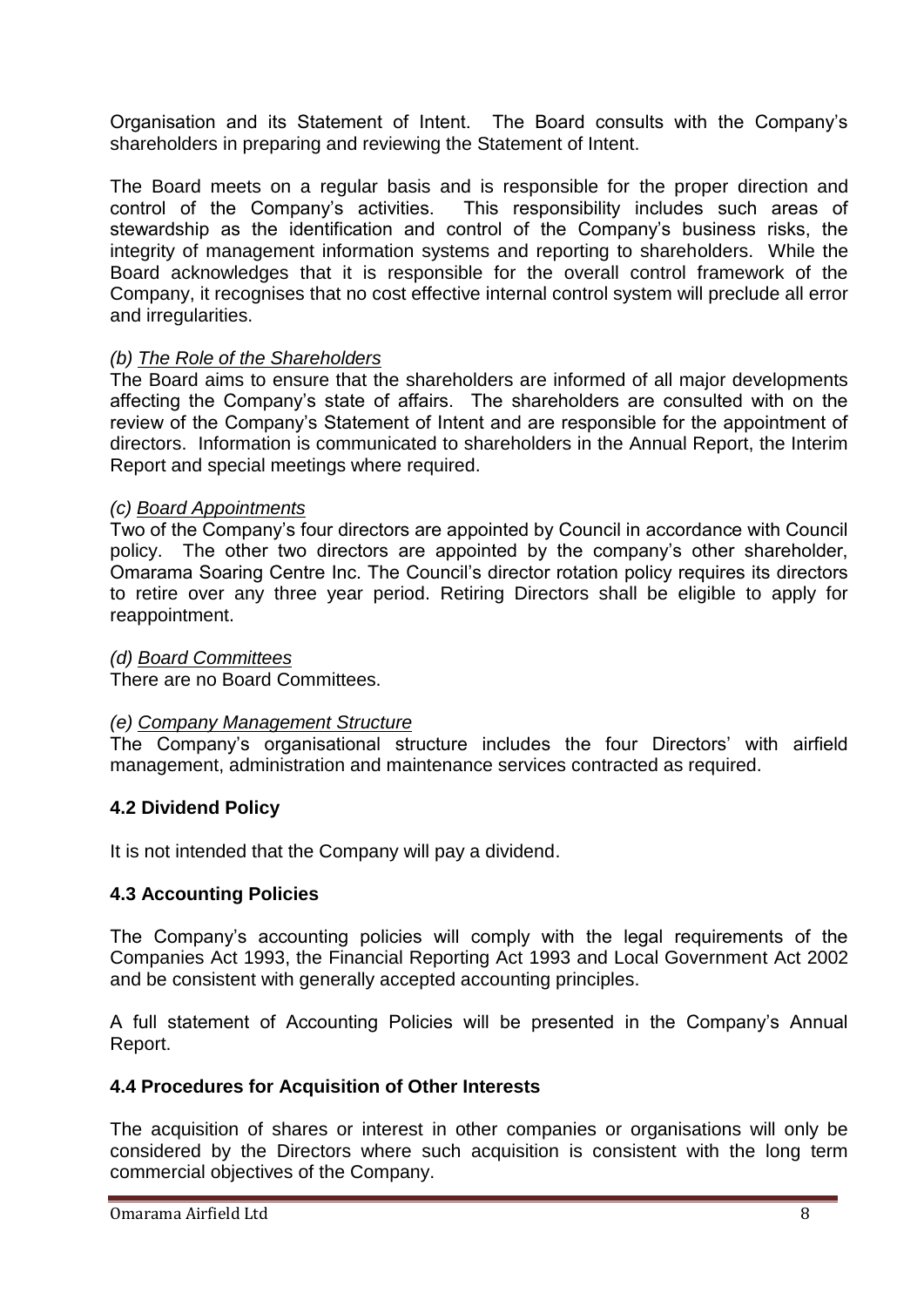If the directors believe that the Company should invest in, or otherwise acquire, any interest in another company or organisation, they will obtain the prior approval of the shareholders.

## **4.5 Activities for Which the Company Seeks Compensation from any Local Authority**

The directors will co-operate with council in establishing an in ground disposal field for waste grey water. There will be no cost to the company and the project will be mutually beneficial to both parties.

There are no other activities contemplated for which the directors seek compensation from any local authority.

The Council is not permitted to provide any guarantee, indemnity or security in respects of the assets, liabilities or trading activities of the Company.

## **4.6 Tendering Policy**

The Company has a tendering policy relating to the supply of goods and services to the Company from suppliers and directors.

Compliance with the tendering policy is reported in the Company's Annual Report.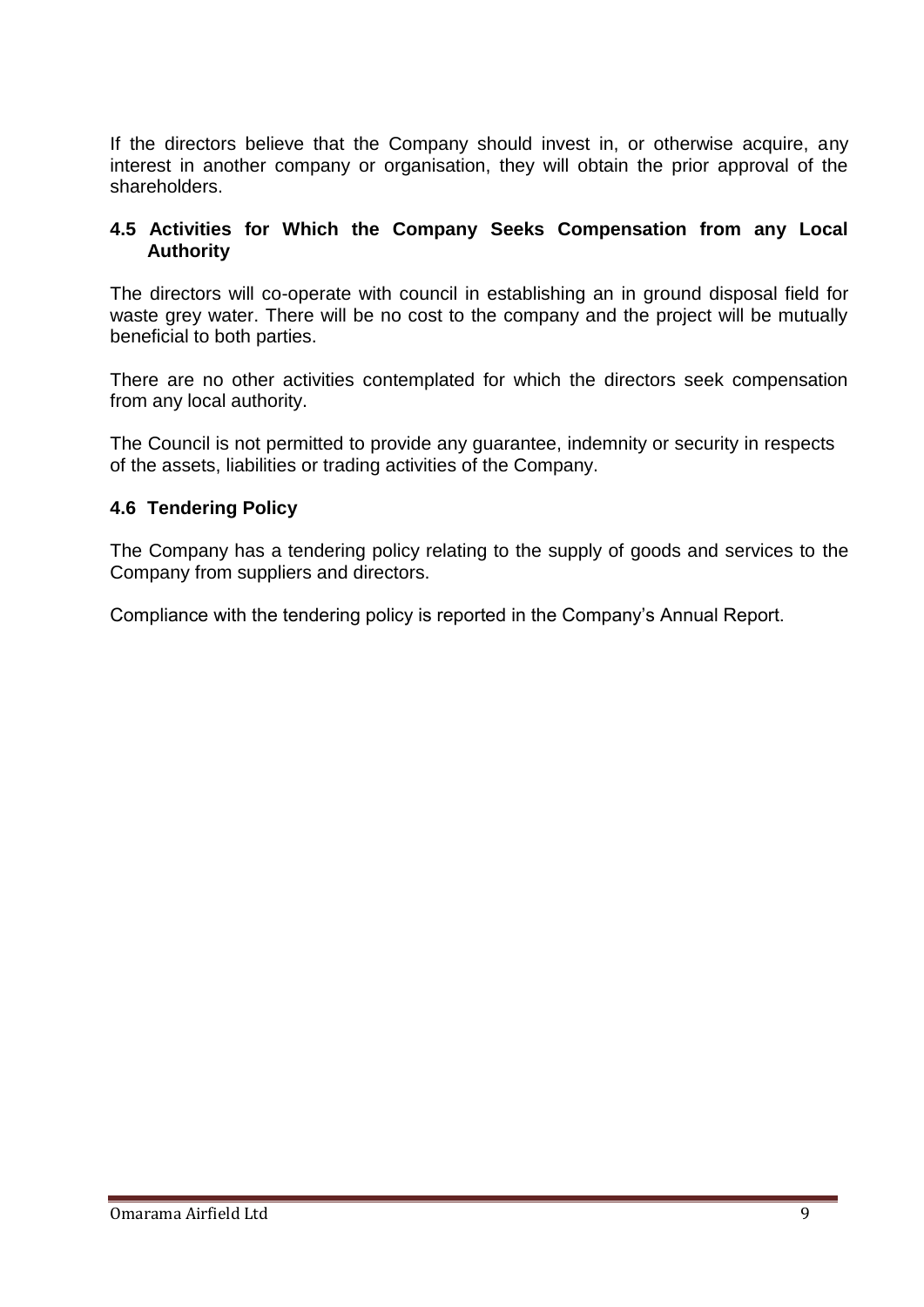## **STATEMENT OF FINANCIAL PERFORMANCE FOR THE YEAR ENDED 30 JUNE 2016**

|                              | <b>Notes</b>   | <b>Actual</b> | <b>Budget</b> | <b>Actual</b> |
|------------------------------|----------------|---------------|---------------|---------------|
|                              |                | 2016          | 2016          | 2015          |
| Revenue                      |                |               |               |               |
| Turnover percent             |                | 56,503        | 50,000        | 56,094        |
| Landing fees                 |                | 35,469        | 34,000        | 38,193        |
| Operator fees                |                | 4,524         | 4,600         | 3,950         |
| Other operating income       | $\overline{1}$ | 496           |               | 1,052         |
| Rents & leases               |                | 41,659        | 43,500        | 44,565        |
| Donations received           | $\overline{2}$ | 1,363         |               | 24,085        |
| Interest received            |                | 1,764         | 1,000         | 1,596         |
| Total revenue                |                | 141,778       | 133,100       | 169,535       |
| <b>Expenses</b>              |                |               |               |               |
| Accountancy                  |                | 12,562        | 9,700         | 9,133         |
| Audit                        |                | 7,558         | 7,700         | 7,365         |
| <b>Bad debts</b>             |                |               |               | 1,833         |
| Depreciation                 |                | 23,709        | 21,000        | 22,875        |
| Employee related costs       | $\overline{3}$ | 24,331        | 13,500        | 23,990        |
| Fuel                         |                | 3,036         | 2,100         | 4,016         |
| General expenses             |                | 1,119         | 1,600         | 1,462         |
| Insurance                    |                | 5,281         | 9,200         | 7,009         |
| Power                        |                | 7,831         | 10,500        | 8,869         |
| Professional fees            |                | 1,587         | 1,000         |               |
| Rates                        |                | 23,759        | 26,000        | 24,630        |
| Repairs & maintenance        |                | 6,474         | 14,500        | 11,318        |
| <b>Terminal expenses</b>     |                | 3,904         | 4,000         | 3,699         |
| Travel                       |                | 1,500         | 1,200         | 900           |
| <b>Total expenses</b>        |                | 122,652       | 122,000       | 127,099       |
| Surplus/(deficit) before tax |                | 19,126        | 11,100        | 42,436        |
| Income tax expense           | $\overline{4}$ |               |               |               |
| Surplus/(deficit) after tax  |                | 19,126        | 11,100        | 42,436        |

Explanations of major variances against budget are provided in note 16.

The Statement of Accounting Policies and Notes to the Financial Statements are an integral part of, and should be read in conjunction with the Financial Statements.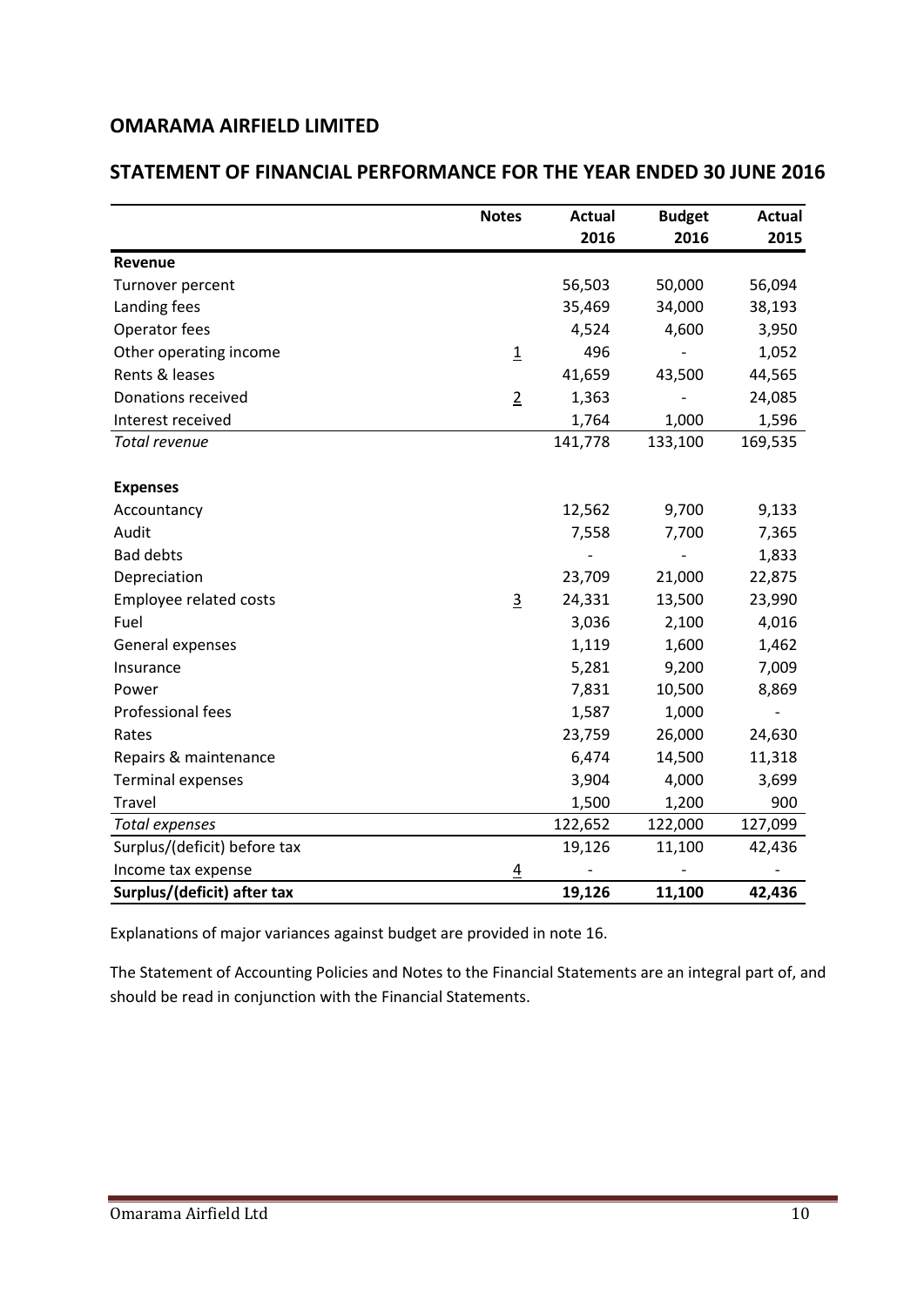## **STATEMENT OF FINANCIAL POSITION AS AT 30 JUNE 2016**

|                                            | <b>Notes</b>    | <b>Actual</b> | <b>Budget</b> | <b>Actual</b> |
|--------------------------------------------|-----------------|---------------|---------------|---------------|
|                                            |                 | 2016          | 2016          | 2015          |
| <b>Assets</b>                              |                 |               |               |               |
| <b>Current assets</b>                      |                 |               |               |               |
| Bank accounts & cash                       | $\overline{5}$  | 130,038       | 136,891       | 131,583       |
| Debtors & prepayments                      | $\underline{6}$ | 5,056         | 5,700         | 2,795         |
| <b>Total current assets</b>                |                 | 135,094       | 142,591       | 134,378       |
| <b>Non-current assets</b>                  |                 |               |               |               |
| Property, plant & equipment                | 7               | 1,272,393     | 1,205,936     | 1,226,936     |
| Total non-current assets                   |                 | 1,272,393     | 1,205,936     | 1,226,936     |
| <b>Total assets</b>                        |                 | 1,407,487     | 1,348,527     | 1,361,314     |
| <b>Liabilities</b>                         |                 |               |               |               |
| <b>Current liabilities</b>                 |                 |               |               |               |
| Creditors & accrued expenses               | $\underline{8}$ | 14,294        | 11,000        | 10,906        |
| Loans                                      | 9               | 1,350         |               |               |
| <b>Total current liabilities</b>           |                 | 15,644        | 11,000        | 10,906        |
| <b>Non-current liabilites</b>              |                 |               |               |               |
| Loans                                      | 9               | 22,310        |               |               |
| <b>Total non-current liabilities</b>       |                 | 22,310        |               |               |
| <b>Total liabilities</b>                   |                 | 37,954        | 11,000        | 10,906        |
| <b>Total assets less total liabilities</b> |                 | 1,369,533     | 1,337,527     | 1,350,408     |
|                                            |                 |               |               |               |
| <b>Company equity</b>                      |                 |               |               |               |
| Share capital                              | 10              | 418,706       | 418,706       | 418,706       |
| Capital reserve                            | 10              | 798,570       | 798,570       | 798,570       |
| Accumulated surpluses                      | 10              | 152,257       | 120,251       | 133,132       |
| <b>Total company equity</b>                |                 | 1,369,533     | 1,337,527     | 1,350,408     |

Explanations of major variances against budget are provided in note 16.

The Statement of Accounting Policies and Notes to the Financial Statements are an integral part of, and should be read in conjunction with the Financial Statements.

*These financial statements were authorised for issue by the Board of Directors on* 

| -         | siroctor. |
|-----------|-----------|
| -         | :LLU      |
| .)irector |           |
|           |           |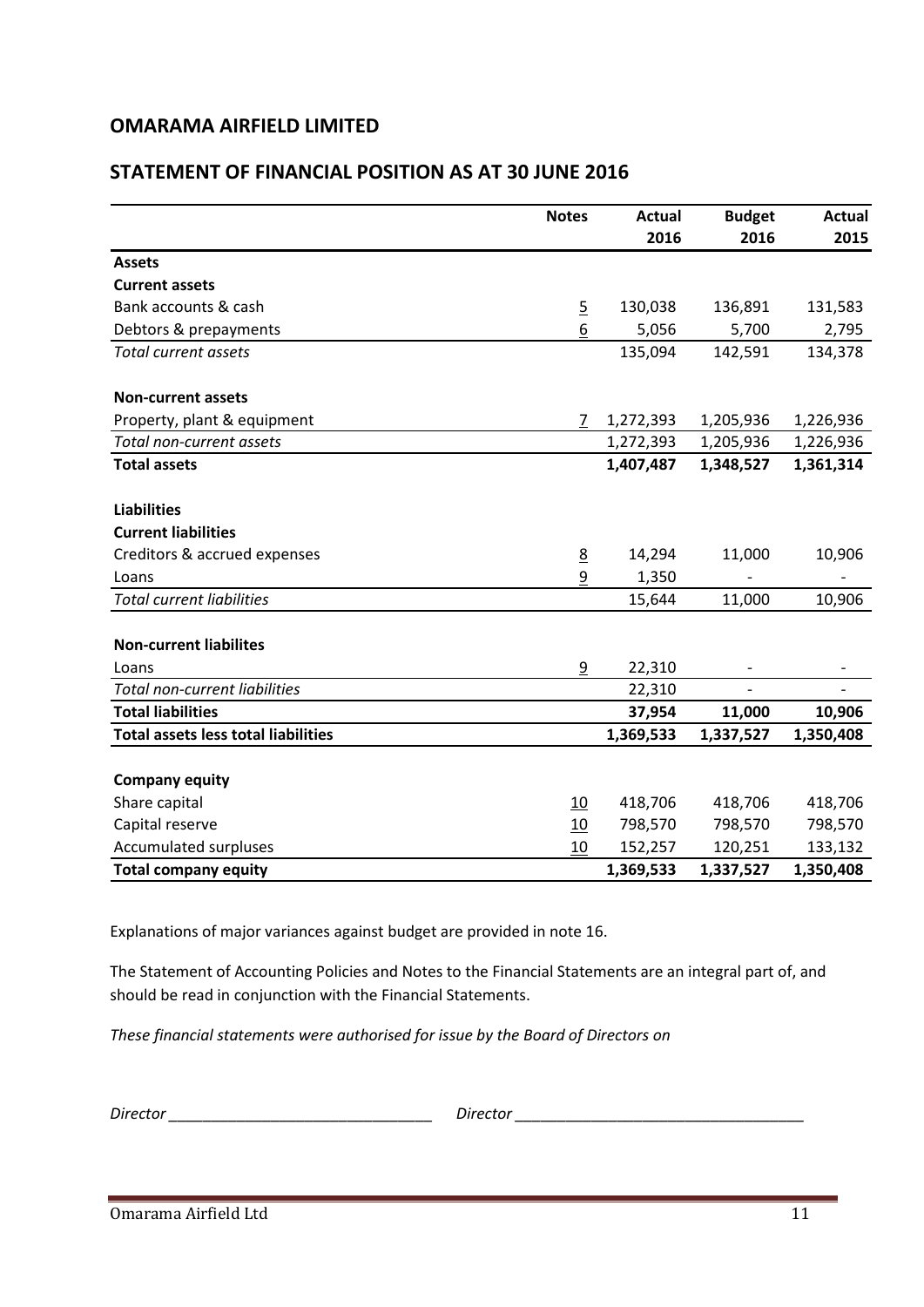## **STATEMENT OF CASH FLOWS FOR THE YEAR ENDED 3O JUNE 2016**

|                                                       | <b>Notes</b>   | Actual    | <b>Budget</b>            | Actual    |
|-------------------------------------------------------|----------------|-----------|--------------------------|-----------|
|                                                       |                | 2016      | 2016                     | 2015      |
| Cash flows from operating activities                  |                |           |                          |           |
| Receipts from operating                               |                | 138,505   | 132,100                  | 144,632   |
| Receipts from interest (net)                          |                | 1,764     | 1,000                    | 1,317     |
| Receipts from donations                               | $\overline{2}$ | 1,363     |                          | 24,085    |
| Receipt from tax refund                               |                | 211       | $\overline{\phantom{a}}$ | 176       |
| Payments to suppliers and employees                   |                | (95, 951) | (101,000)                | (93, 658) |
| GST (net)                                             |                | (1,931)   |                          | (6,093)   |
| Net cashflow from operating activities                |                | 43,961    | 32,100                   | 70,459    |
|                                                       |                |           |                          |           |
| Cashflows from investing and financing activities     |                |           |                          |           |
| Proceeds from loans                                   |                | 25,000    |                          |           |
| Payments to acquire property, plant, and equipment    |                | (69, 165) |                          | (11,500)  |
| Repayment of loans                                    |                | (1, 340)  |                          |           |
| Net cash flow from investing and financing activities |                | (45, 506) |                          | (11,500)  |
| Net increase/(decrease) in cash for the year          |                | (1, 544)  | 32,100                   | 58,959    |
| Add opening bank accounts and cash                    |                | 131,583   | 131,583                  | 72,624    |
| Closing bank accounts and cash                        |                | 130,038   | 163,683                  | 131,583   |

Explanations of major variances against budget are provided in note 16.

The Statement of Accounting Policies and Notes to the Financial Statements are an integral part of, and should be read in conjunction with the Financial Statements.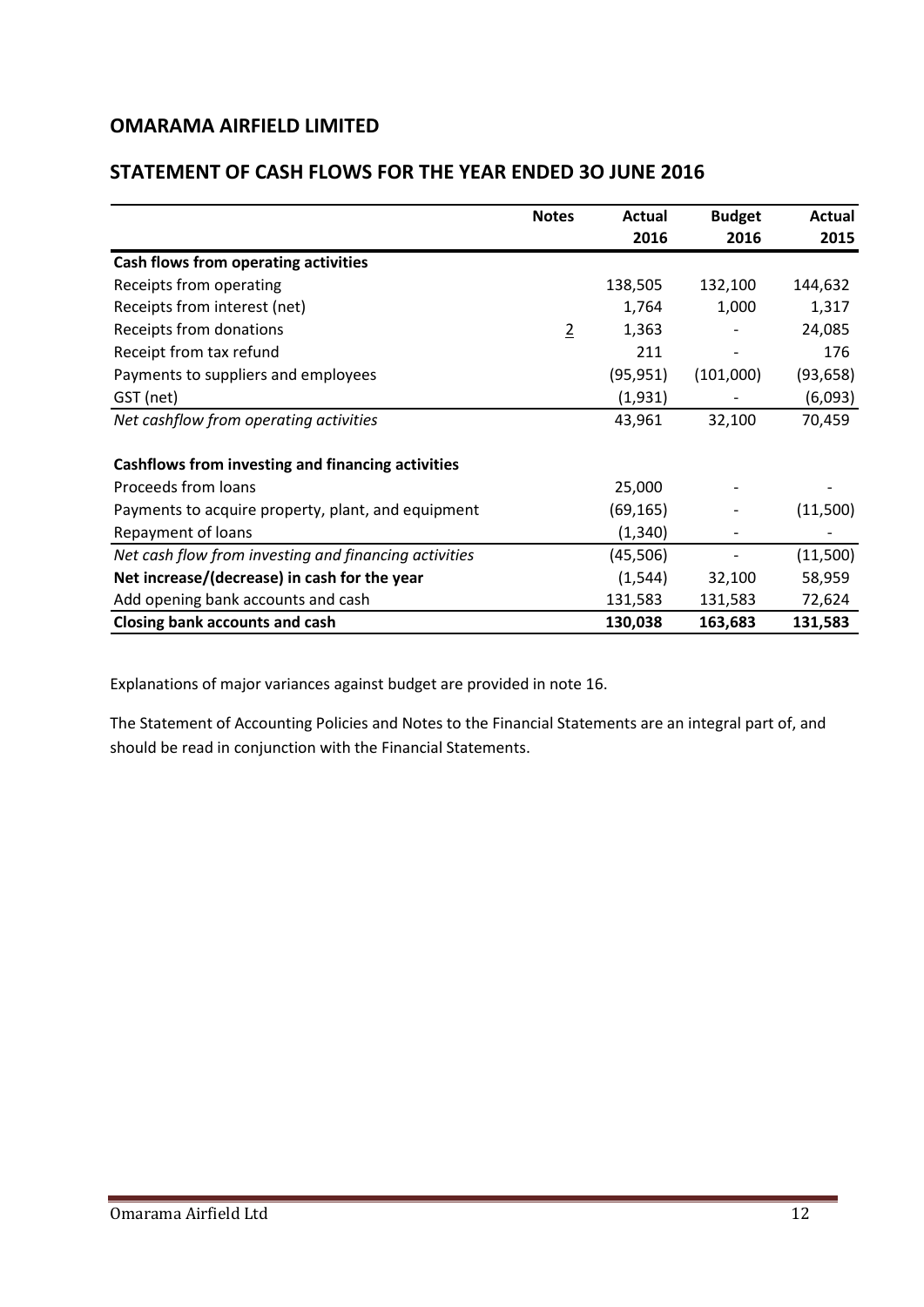## **STATEMENT OF ACCOUNTING POLICIES FOR THE YEAR ENDED 30 JUNE 2016**

#### **ACCOUNTING POLICIES APPLIED**

#### *BASIS OF PREPARATION*

The Board has elected to apply PBE SFR-A (PS) *Public Benefit Entity Simple Format Reporting – Accrual (Public Sector)* on the basis that the Company does not have public accountability (as defined) and has total annual expenses of less than \$2 million.

All transactions in the financial statements are reported using the accrual basis of accounting.

The financial statements are prepared on the assumption that the Company will continue to operate in the foreseeable future.

#### *GOODS AND SERVICES TAX*

The Company is registered for GST. All amounts in the financial statements are recorded exclusive of GST, except for debtors and creditors, which are stated inclusive of GST.

#### *SIGNIFICANT ACCOUNTING POLICIES*

#### **Revenue**

#### *Operating revenue*

Operating revenue represents the revenue earned from the Company's airfield operations in the ordinary course of business and are recognised when invoiced.

#### *Interest revenue*

Interest revenue is recorded as it is earned during the year.

#### *Donations revenue*

Donations revenue is recognised when received.

#### **Operating and overhead expenses**

Operating costs and overheads are expensed when the related goods or services have been received.

#### **Bank accounts and cash**

Banks accounts and cash comprise cash on hand, cheque and savings accounts, and deposits held at call with banks.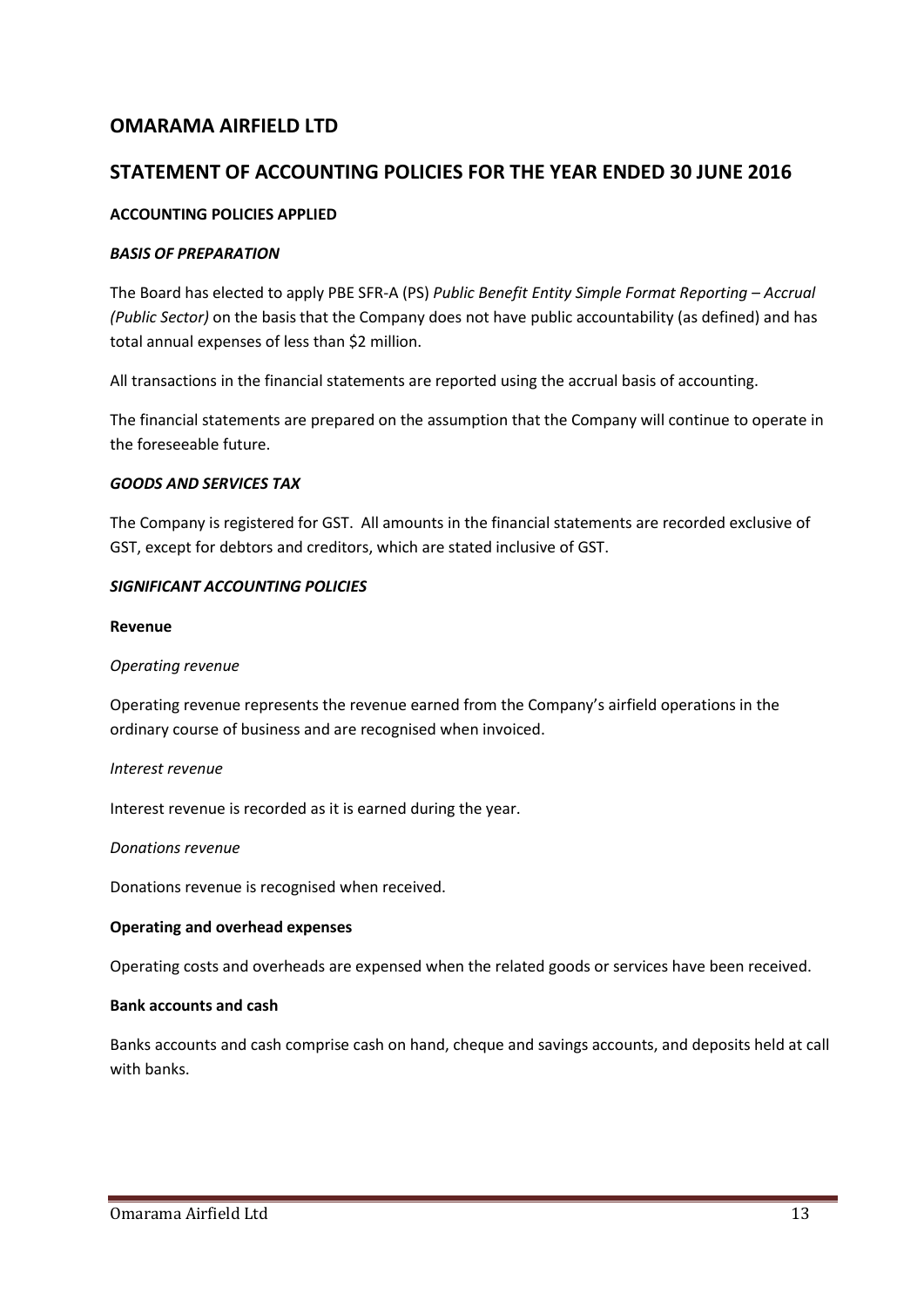#### **Debtors**

Debtors are initially recorded at the amount owed. When it is likely the amount owed (or some portion) will not be collected, a provision for impairment is recognised and the loss is recorded as a bad debt expense.

#### **Property, plant, and equipment**

Property, plant and equipment is recorded at cost, less accumulated depreciation and impairment losses. Donated assets are recognised upon receipt of the asset if the asset has a useful life of 12 months or more, and the current value of the asset is readily obtainable and significant. Significant donated assets for which current values are not readily obtainable are not recognised.

For an asset to be sold, the asset is impaired if the market price for an equivalent asset falls below its carrying amount.

For an asset to be used by the Company, the asset is impaired if the value to the Company in using the asset falls below the carrying amount of the asset.

Depreciation is provided on a straight-line basis at rates that will write off the cost of the assets over their useful lives. The useful lives and associated depreciation rates of major classes of assets have been estimated as follows:

| Land:      | Land is not depreciated.                                                                                                                              |
|------------|-------------------------------------------------------------------------------------------------------------------------------------------------------|
| Buildings: | Buildings are depreciated over their expected lives of:                                                                                               |
|            | - timber structures 40 years (2.5%)                                                                                                                   |
|            | - metal structures 70 years (1.43%)                                                                                                                   |
|            | Accordingly, the hangar/terminal building will be depreciated over 70 years<br>less 15 years old at the time of purchase, therefore 55 years (1.82%). |

Other Assets: Other assets are depreciated over their expected useful lives.

| Motor Vehicles                 | 8 years (12.5%) |
|--------------------------------|-----------------|
| Roading                        | 40 years (2.5%) |
| Fencing & Signage              | 20 years (5%)   |
| <b>Water Supply</b>            | 20 years (5%)   |
| Office & Electronic Equipment  | 5 years (20%)   |
| <b>Fixtures &amp; Fittings</b> | 8 years (12.5%) |

#### **Creditors and accrued expenses**

Creditors and accrued expenses are measured at the amount owed.

#### **Loans**

Loans are recognised at the amount borrowed from the lender. Loan balances include any interest accrued at year-end that has not yet been paid.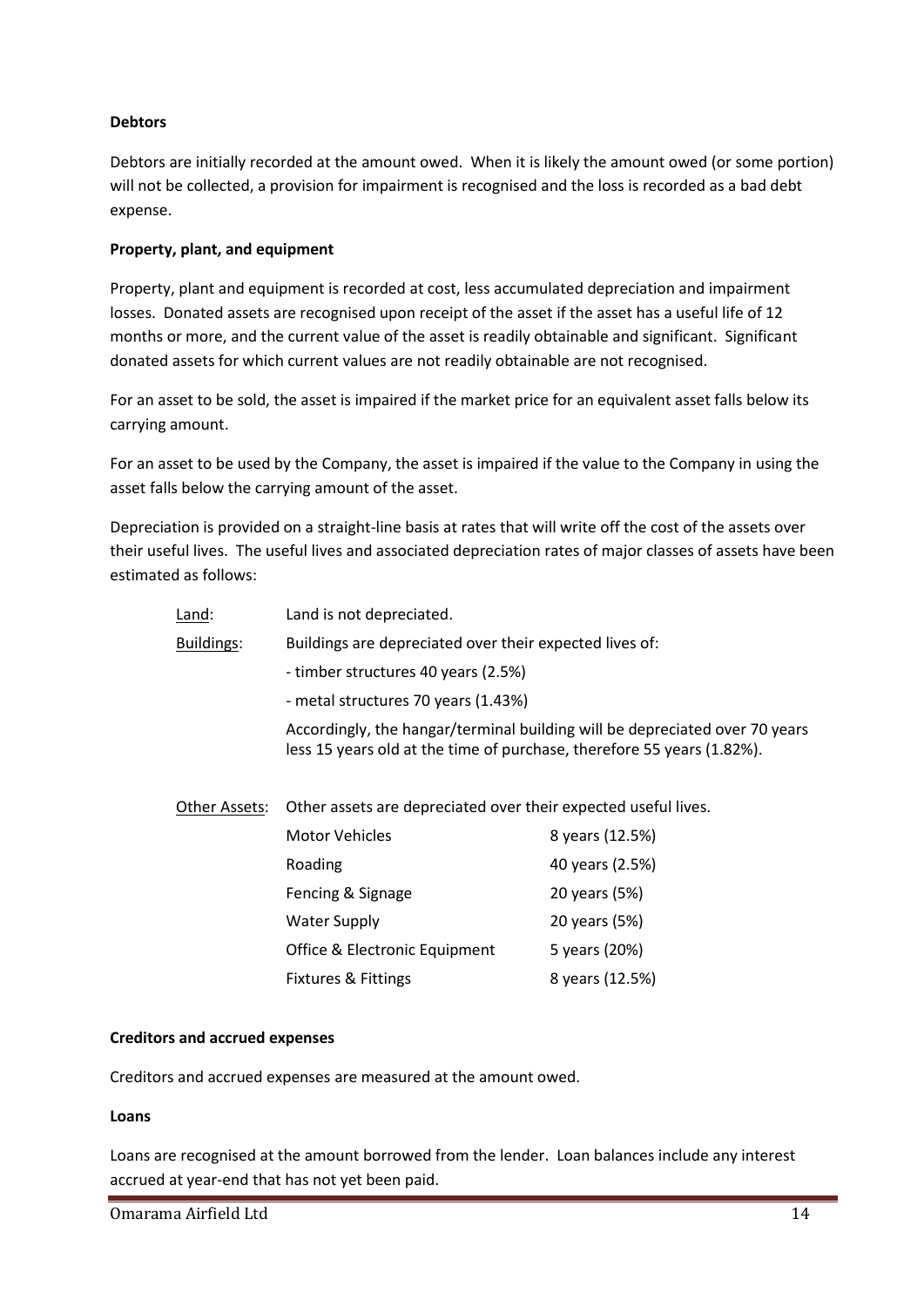#### **Provisions**

The Company recognises a provision for future expenditure of uncertain amount or timing when there is a present obligation as a result of a past event, it is probable that expenditure will be required to settle the obligation and a reliable estimate can be made of the amount of the obligation.

#### **Income tax**

Tax expense is calculated using the taxes payable method. As a result, no allowance is made for deferred tax. Tax expense includes the current tax liability and adjustments to prior year tax liabilities.

#### **Budget figures**

The budget figures are derived from the statement of intent as approved by the Board at the beginning of the financial year. The budget figures have been prepared in accordance with Tier 3 standards, using accounting policies that are consistent with those adopted by the Board in preparing these financial statements.

#### **Tier 2 PBE Accounting Standards applied**

The Company has not applied any Tier 2 Accounting Standards in preparing its financial statements.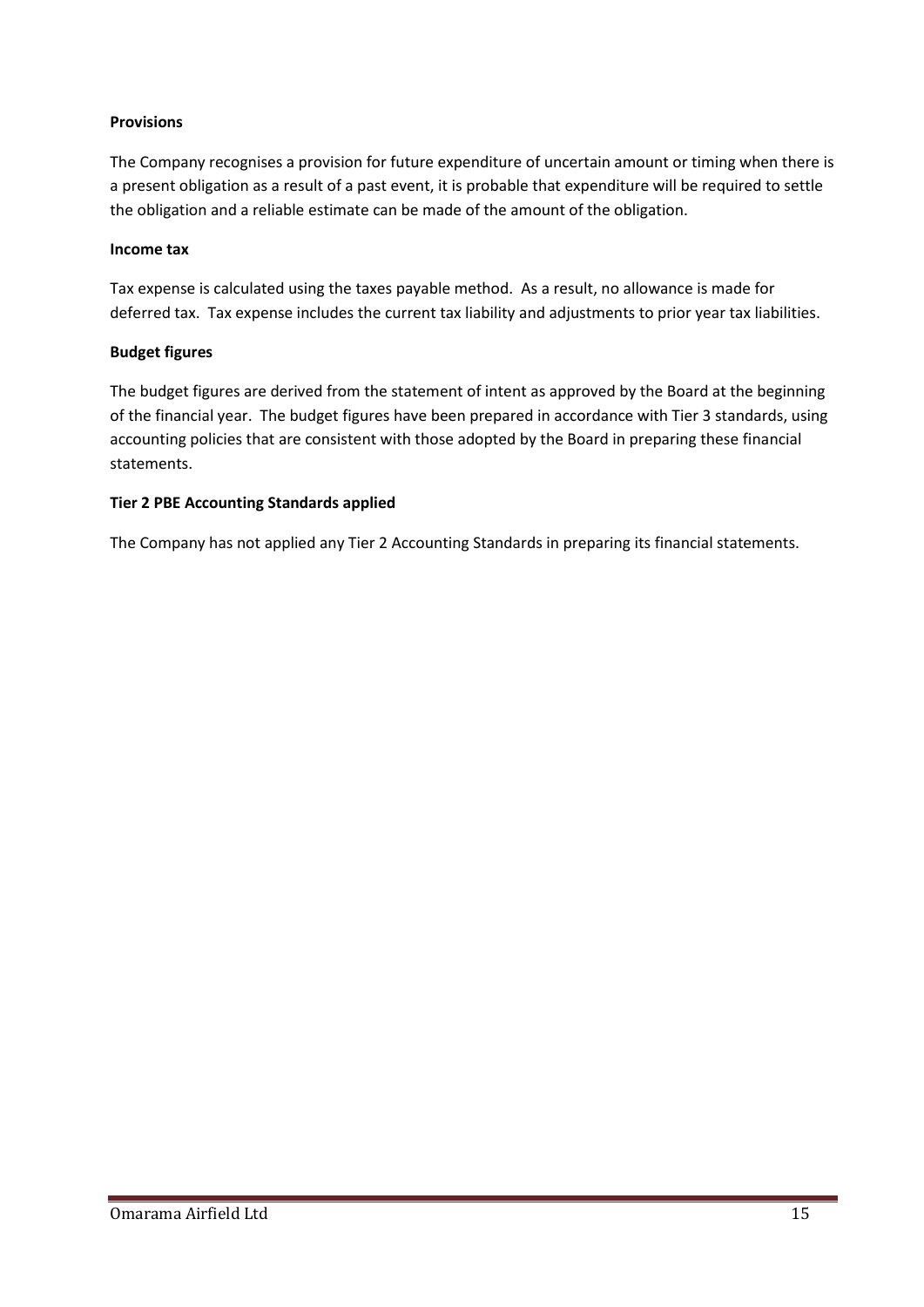## **NOTES TO THE FINANCIAL STATEMENTS FOR THE YEAR ENDED 30 JUNE 2016**

## **1 Other operating income**

|                                                     | 2016                     | 2015  |
|-----------------------------------------------------|--------------------------|-------|
| Refund for power cable access to third hangar       | 496                      |       |
| Scrap metal recovery from cleaning out trailer park | $\overline{\phantom{0}}$ | 1,052 |
| Total other operating income                        | 496                      | 1.052 |

## **2 Grants and donations received**

|                                            | 2016  | 2015   |
|--------------------------------------------|-------|--------|
| Donated cash                               | 48    | 104    |
| Donated cash for save Kahu Café appeal     | 1.315 | 23,981 |
| <b>Total grants and donations received</b> | 1.363 | 24,085 |

In 2015, donations for the save Kahu Café appeal are accounted for as revenue due to not having explicit conditions associated with them.

*Donated goods or services not recognised*

During the year, the Company received management services from the Directors at no charge.

## **3 Employee related costs**

|                                                                                                               | 2016                     | 2015   |
|---------------------------------------------------------------------------------------------------------------|--------------------------|--------|
| <b>Wages</b>                                                                                                  | 24,115                   | 23,371 |
| Subcontractors                                                                                                | $\overline{\phantom{a}}$ | 599    |
| Accident compensation                                                                                         | 216                      | 20     |
| Total employee related costs                                                                                  | 24.331                   | 23,990 |
| Chaff and doced and an a decoral and decoral haste and the transmission one trained in affective court. There |                          |        |

Staff are employed on a casual or seasonal basis and their pay rates are inclusive of holiday pay. There were no accrued employee related costs at balance date.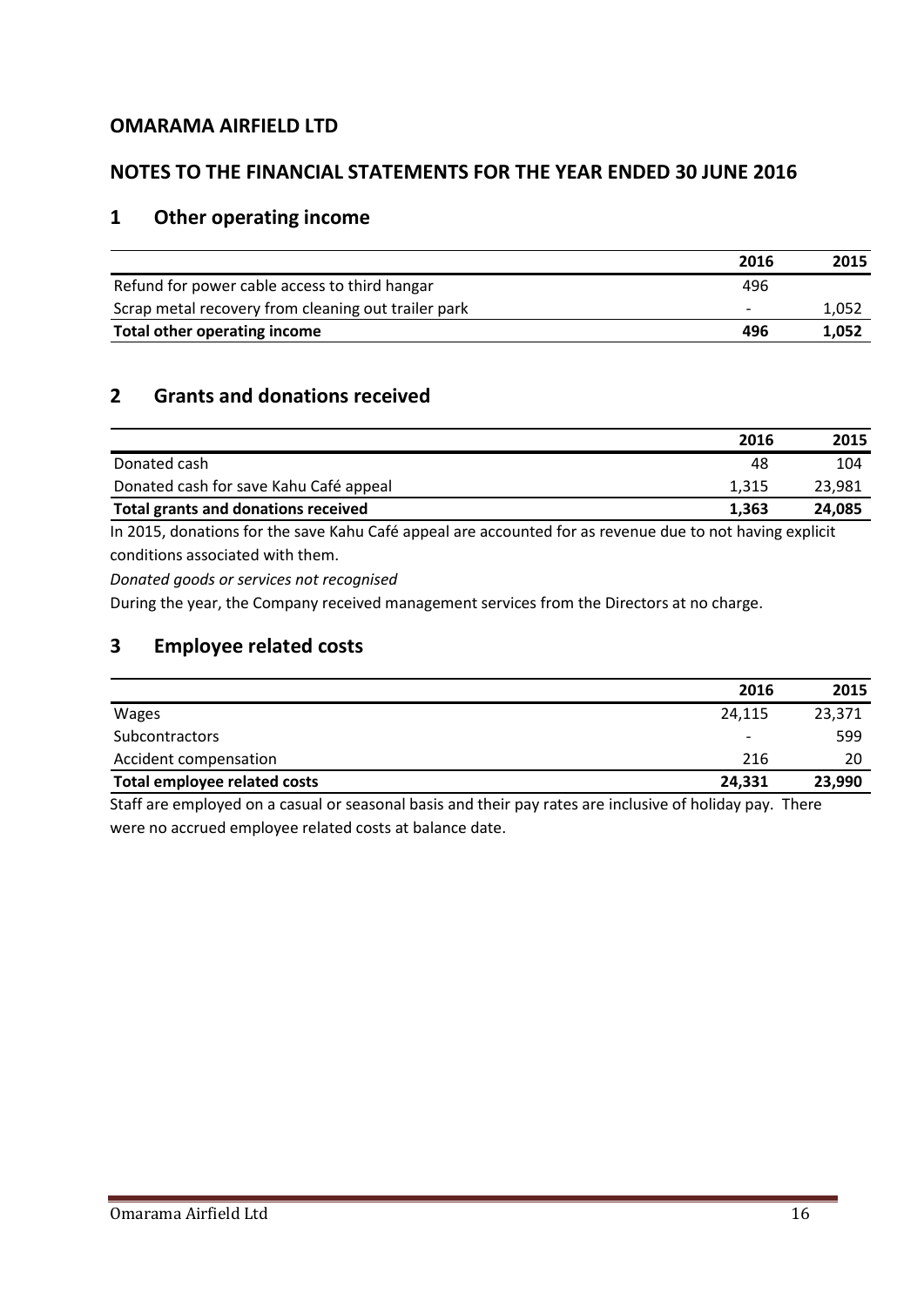#### **4 Income tax**

|                                                                | 2016    | 2015     |
|----------------------------------------------------------------|---------|----------|
| Current tax                                                    |         |          |
| Adjustments to current tax in prior years                      |         |          |
| Income tax expense                                             |         |          |
| Relationship between income tax expense and accounting surplus |         |          |
| Net surplus/(deficit) before tax                               | 19,126  | 42,436   |
| Tax at 28%                                                     | 5,355   | 11,882   |
| Plus/(less) tax effects of:                                    |         |          |
| Non-taxable revenue                                            | (368)   | (6, 715) |
| Non-deductible expenses                                        |         |          |
| Timing differences re depreciation                             | 2,881   | 2,545    |
| Tax losses utilised                                            | (7,868) | (7, 713) |
| Income tax expense                                             | 0       | 0        |

Unused tax losses of \$5,041 (2015: \$33,139) are available to carry forward and offset against future taxable income.

At balance date imputation credits were \$418 (2015: \$321).

## **5 Bank accounts and cash**

|                              | 2016    | 2015                     |
|------------------------------|---------|--------------------------|
| Cash on hand                 | 220     | $\overline{\phantom{0}}$ |
| Cheque account               | 2,256   | 3.476                    |
| Savings account              | 127,562 | 128,107                  |
| Total bank accounts and cash | 130,038 | 131,583                  |

## **6 Debtors and prepayments**

|                                      | 2016                     | 2015  |
|--------------------------------------|--------------------------|-------|
| Gross debtors                        | 3,680                    | 1,485 |
| Provision for impairment             | $\overline{\phantom{a}}$ |       |
| Net debtors                          | 3,680                    | 1,485 |
| GST refund due                       | 957                      | 989   |
| Prepayments                          | $\overline{\phantom{a}}$ |       |
| Tax refund due                       | 418                      | 321   |
| <b>Total debtors and prepayments</b> | 5,056                    | 2,795 |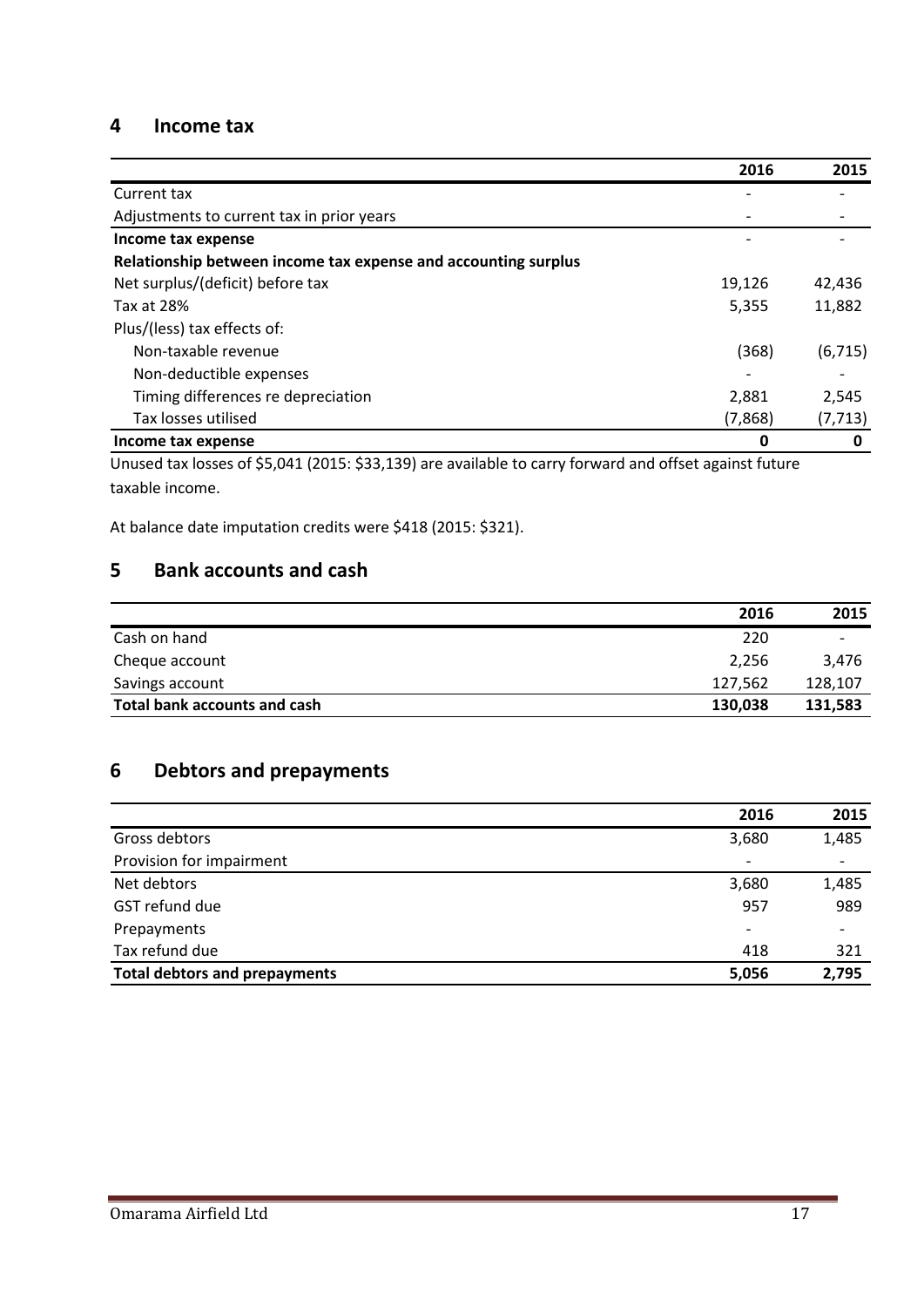## **7 Property, plant and equipment**

|                                           | Land and  | Infra-    | <b>Plant and</b> | <b>Fixtures &amp;</b> | <b>Total</b> |
|-------------------------------------------|-----------|-----------|------------------|-----------------------|--------------|
|                                           | buildings | structure | equipment        | fittings              |              |
| Carrying amount at 1 July 2014            | 1,069,008 | 154,311   | 14,673           | 319                   | 1,238,311    |
| Additions                                 |           |           | 11,500           |                       | 11,500       |
| Disposals (net of accumulated depreciatio |           |           |                  |                       |              |
| Depreciation expense                      | (7,602)   | (10, 110) | (4, 923)         | (239)                 | (22, 875)    |
| Carrying amount at 30 June 2015           | 1,061,406 | 144,201   | 21,250           | 80                    | 1,226,936    |
|                                           |           |           |                  |                       |              |
| Carrying amount at 1 July 2015            | 1,061,406 | 144.201   | 21,250           | 80                    | 1,226,936    |
| Additions                                 | 69,165    |           |                  |                       | 69,165       |
| Disposals (net of accumulated depreciatio |           |           |                  |                       |              |
| Depreciation expense                      | (8, 334)  | (10, 110) | (5, 186)         | (80)                  | (23,709)     |
| Carrying amount at 30 June 2016           | 1,122,237 | 134,091   | 16,064           |                       | 1,272,393    |

## **8 Creditors and accrued expenses**

|                                             | 2016                     | 2015   |
|---------------------------------------------|--------------------------|--------|
| Creditors                                   | 14.294                   | 10,906 |
| Accrued expenses                            | $\overline{\phantom{0}}$ |        |
| <b>Total creditors and accrued expenses</b> | 14.294                   | 10,906 |

### **9 Loans**

|                                                                                            | 2016   | 2015                     |
|--------------------------------------------------------------------------------------------|--------|--------------------------|
| <b>Current portion</b>                                                                     |        |                          |
| Loan from Omarama Soaring Centre                                                           | 1,350  |                          |
| <b>Non-current portion</b>                                                                 |        |                          |
| Loan from Omarama Soaring Centre                                                           | 22.310 | $\overline{\phantom{0}}$ |
| <b>Total loans</b>                                                                         | 23,660 |                          |
| The Omarama Soaring Centre loaned the company \$25,000 in November 2015 to assist with the |        |                          |

upgrade of the café building. The loan, with a face value of \$23,660 (2015: \$nil), is issued at a nil interest rate. The loan is repayable over 10 years with the annual repayments based on 50% of the annual income that is received from its 5% levy on operation of the Kahu Café business.

The loan is unsecured.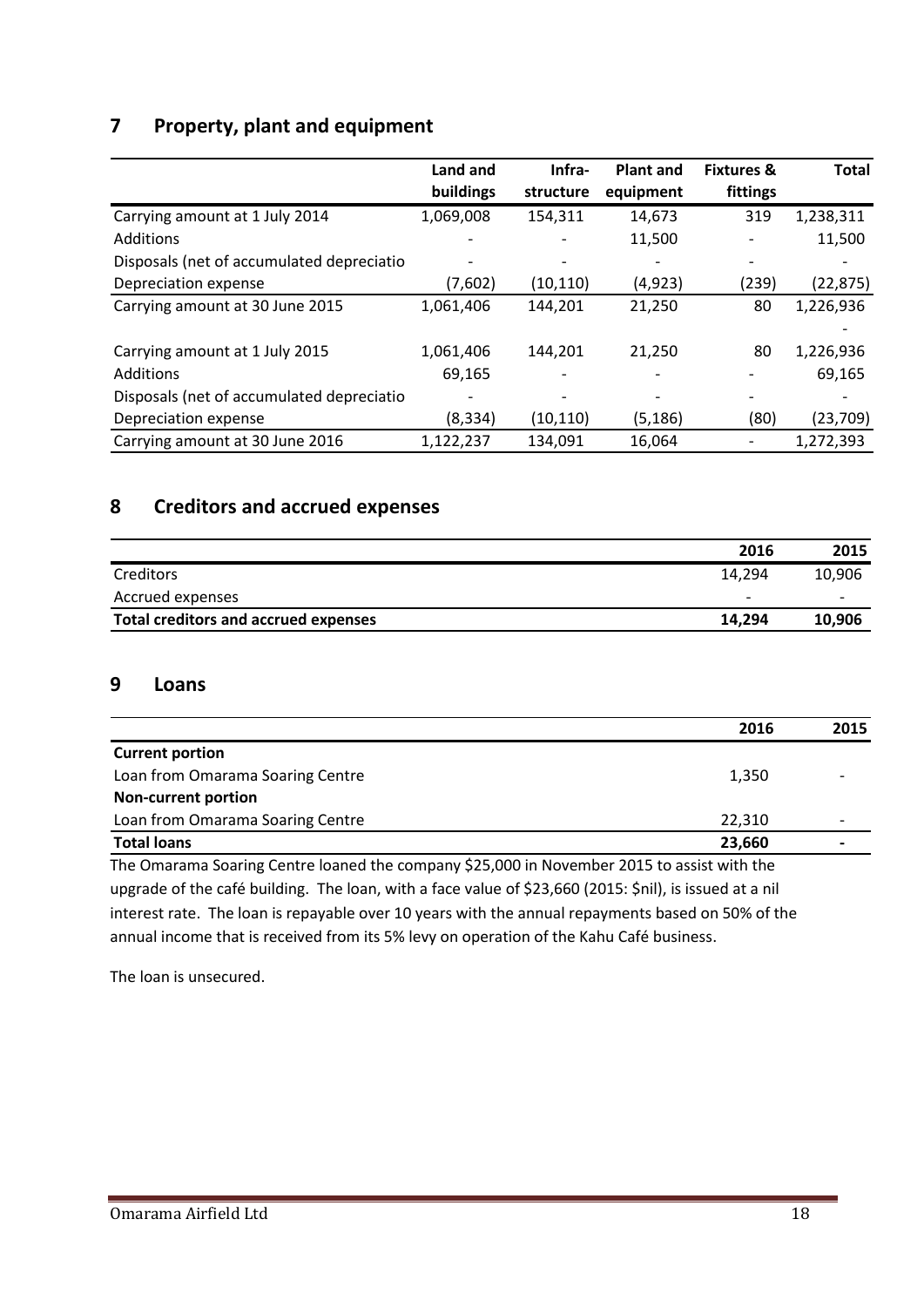## **10 Equity**

|                                | 2016      | 2015      |
|--------------------------------|-----------|-----------|
| <b>Contributed capital</b>     |           |           |
| Balance at 1 July              | 418,706   | 418,706   |
| Capital contribution           |           |           |
| Balance at 30 June             | 418,706   | 418,706   |
| <b>Capital reserve</b>         |           |           |
| Balance at 1 July              | 798,570   | 798,570   |
| Capital gain on disposal       |           |           |
| Balance at 30 June             | 798,570   | 798,570   |
| <b>Accumulated surpluses</b>   |           |           |
| Balance at 1 July              | 133,132   | 90,695    |
| Surplus/(deficit) for the year | 19,126    | 42,436    |
| <b>Balance at 30 June</b>      | 152,257   | 133,132   |
| <b>Total equity</b>            | 1,369,533 | 1,350,408 |

## **11 Commitments**

|                                 |                                    | 2017 | 2016   |
|---------------------------------|------------------------------------|------|--------|
| <b>Commitment type</b>          | <b>Explanation and timing</b>      |      |        |
| Commitment to upgrade property, | Upgrade café building to reach     |      | 75,000 |
| plant and equipment             | building consent, and demolish and |      |        |
|                                 | replace outside deck, and erect an |      |        |
|                                 | Archgola canopy                    |      |        |
| <b>Total commitments</b>        |                                    |      | 75.000 |

## **12 Contingent liabilities**

There are no contingent liabilities (2015 \$nil).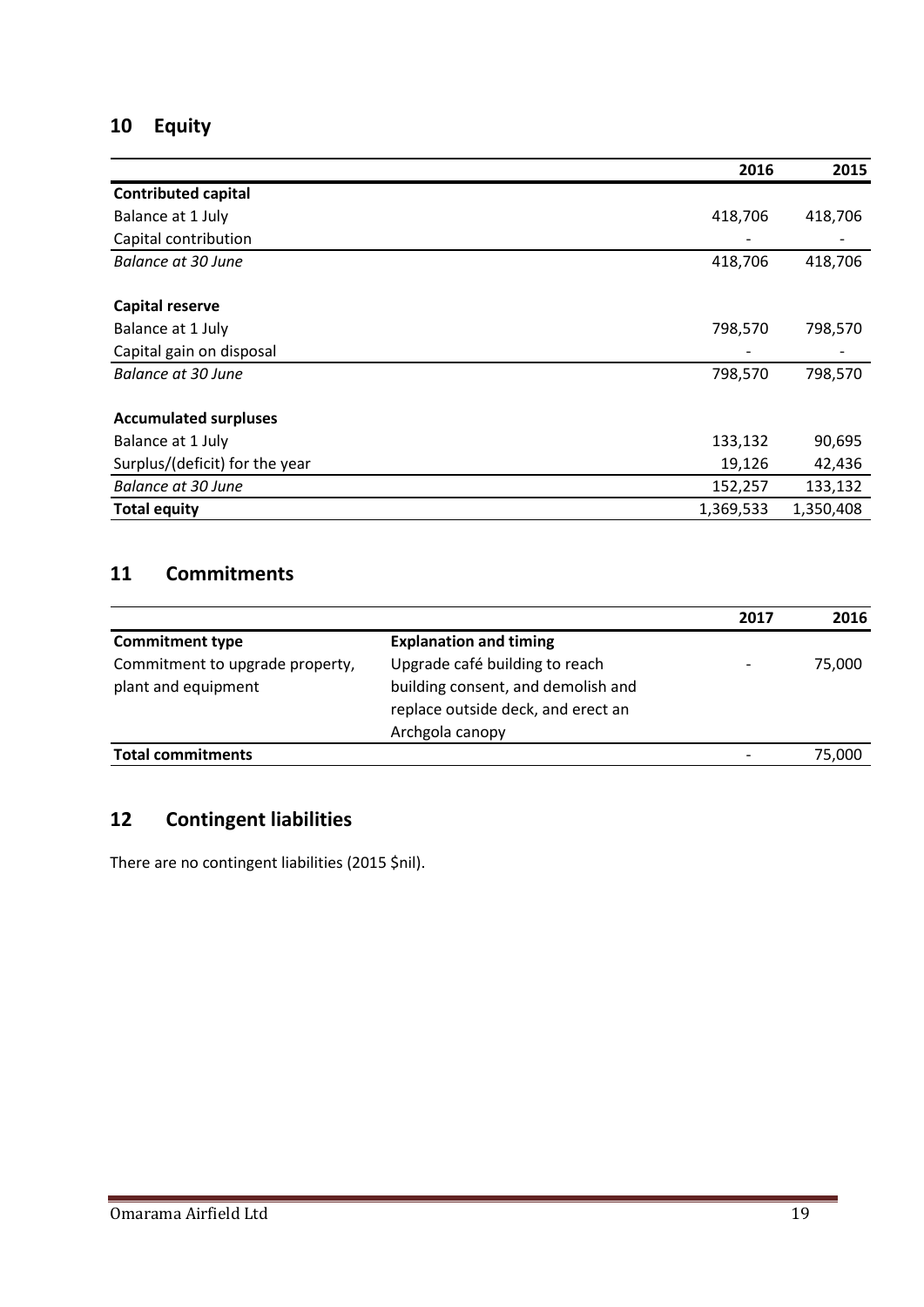## **13 Related-party transactions**

## *Related-party transactions significant to the Company requiring disclosure*

Total revenue received from Omarama Soaring Centre Incorporated was \$6,533 (2015: \$10,832), plus rates of \$14,493 (2015: \$16,481), and \$46 (2015: \$3) was owing by Omarama Soaring Centre Incorporated at balance date.

Loan funds received from Omarama Soaring Centre Incorporated totalled \$25,000, with \$23,660 owed at balance date.

Total payments to the Omarama Soaring Centre Incorporated were \$2,018 (2015: \$1,319), to Waitaki District Council were \$22,545 (2015: \$23,314), to Terry Jones were \$1,265 (2015: \$1,324) including director travel reimbursement, and to Bill Gordon were \$455 (2015: \$300) including director travel reimbursement.

All Directors flying from the Omarama airfield paid landing fees throughout the year at the market rate for use of the airfield and no monies were owing by them at balance date.

Directors were paid a travel reimbursement: Terry Jones \$600 (2015: \$600), Bill Gordon \$300 (2015: \$300), Richard Subtil \$300 (2015: \$nil), Peter McKenzie \$300 (2015: \$300), while recently appointed director Clive Geddes declined a travel reimbursement. This amount of \$1,500 (2015: \$1,200) was owing at balance date.

## **14 Director Fees**

|                            | 2016                     | 2015 |
|----------------------------|--------------------------|------|
| <b>Bill Gordon</b>         | $\overline{\phantom{0}}$ |      |
| Terry Jones                | -                        |      |
| Peter McKenzie             | -                        |      |
| <b>Richard Subtil</b>      | -                        |      |
| <b>Clive Geddes</b>        | $\overline{\phantom{0}}$ |      |
| <b>Total director fees</b> | -                        |      |

## **15 Events after balance date**

There were no significant events after balance date.

## **16 Explanation of major variances against budget**

Explanations for major variances from the Company's budgeted figures in the 30 June 2016 statement of intent are as follows:

### **Statement of financial performance**

Expenditure on accounting was over budget \$2,862 due to extra work on the annual report to comply with new PBE SFR-A reporting standards, also extra work on budgets, leases and licences ahead of a director review.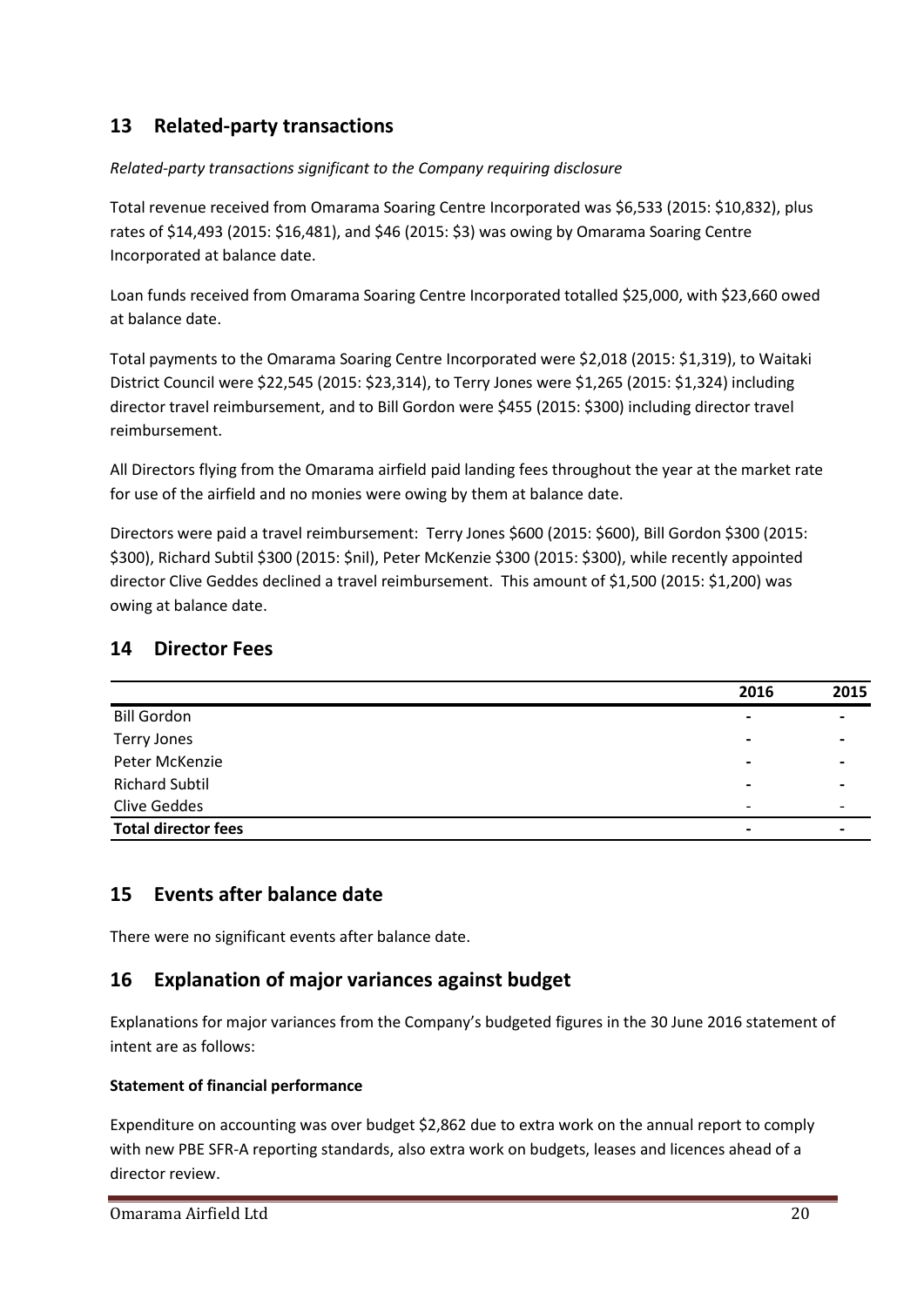Expenditure on employee related expenses was over budget \$10,831 due to more work handed over to staff that was previously done by directors.

Expenditure on repairs and maintenance was under budget \$8,026 due to capital improvements to irrigation in previous years resulting in reduced cost on repairs, also staff doing repair work on plant and equipment that was previously contracted out.

#### **Statement of financial position**

The 2015-16 budget had been approved prior to building consent issues arising with the café and the decision to upgrade the building, which accounts for unbudgeted expenditure in property, plant and equipment, and the unbudgeted loan from Omarama Soaring Centre.